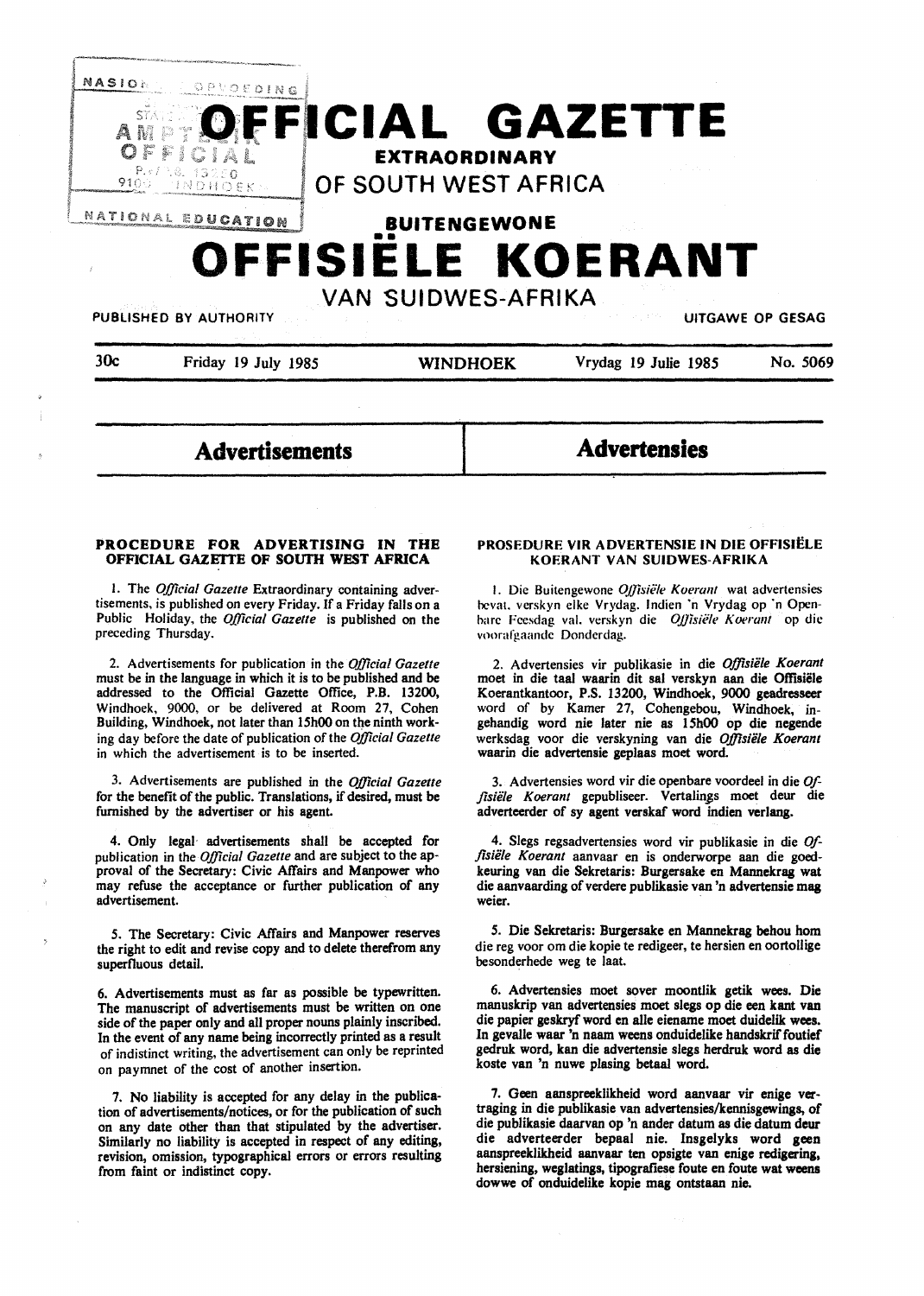geldorders:

8. Die adverteerder word aanspreeklik gehou vir **enige**  skadevergoeding en koste wat voortvloei uit enige aksie wat weens die publikasie hetsy met of sonder enige weglating, foute, onduidelikhede of in watter vorm ookal, van 'n kennisgewing teen die Administrateur-generaal ingestel word. 9. Die laarlikse intekengeld op die *Offisiele Koerant* is R20,00 posvry in hierdie gebied en die Republiek van Suid-Afrika, verkrygbaar by Swapers Beperk, Posbus *56,*  Windhoek, 9000. Oorsese intekenaars moet posgeld vooruitbetaal. Enke! eksemplare van die *Offisie1e Koerant* is verkrygbaar van Swapers Beperk, Posbus *56,* Windhoek, 9000 teen die prys soos gedruk op eksemplaar. Eksemplare

10. Die koste vir die plasing van kennisgewings is soos volg en is betaalbaar by wyse van tjeks, wissels, pos- of

LYS VAN VASTE TARIEWE

word vir slegs twee jaar in voorraad gehou.

8. The advertiser will be held liable for all compensation and costs arising from any action which may be instituted against the Administrator-General as a result of the publication of a notice with or without any omission, errors, lack of clarity or in any form whatsoever.

9. The subscription for the *Official Gazette* is R20,00 per annum, post free in this territory and the Republic of South Africa, obtainable from Swapers Limited, P.O. Box 56, WINDHOEK, 9000. Postage must be prepaid by overseas subscriber. Single copies of the *Official Gazette* are obtainable from Swapers Limited, P.O. Box 56, Windhoek, 9000, at the price as printed on copy. Copies are kept in stock for two years only.

10. The charge for the insertion of notices is as follows and is payable in the form of cheques, bills, postal or money orders:

#### LIST OF FIXED TARIFF RATES

| STANDARDISED NOTICES                                                                                                                                                                                       | Rate per<br>insertion<br>R | <b>GESTANDAARDISEERDE</b><br><b>KENNISGEWINGS</b>                                                                                                                                                                | Tarief per<br>plasing<br>R |
|------------------------------------------------------------------------------------------------------------------------------------------------------------------------------------------------------------|----------------------------|------------------------------------------------------------------------------------------------------------------------------------------------------------------------------------------------------------------|----------------------------|
|                                                                                                                                                                                                            | 3,25                       |                                                                                                                                                                                                                  | 3,25                       |
| Deeds: Lost documents $\dots\dots\dots\dots\dots\dots$                                                                                                                                                     | 6,00                       | Aktes: Verlore dokumente                                                                                                                                                                                         | 6,00                       |
| Business notices                                                                                                                                                                                           | 5,00                       | Besigheidskennisgewings                                                                                                                                                                                          | 5,00                       |
| Administration of Estates Acts Notices: Forms                                                                                                                                                              |                            | Boedelwettekennisgewings: Vorms J. 187, 193                                                                                                                                                                      |                            |
| J. 187, 193, 197, 295, 297, 517 and 519                                                                                                                                                                    | 2,00                       | 197, 295, 297, 517 en 519 $\ldots$                                                                                                                                                                               | 2,00                       |
| Third party insurance claims for compensation                                                                                                                                                              | 2,50                       | Derdepartyassuransie-eise om skadevergoeding                                                                                                                                                                     | 2,50                       |
| Insolvency Act and Company Acts Notices: J. 28,                                                                                                                                                            |                            | Insolvensiewet- en maatskappywettekennisge-                                                                                                                                                                      |                            |
|                                                                                                                                                                                                            | 4,00                       | wings: J. 28, J. 29. Vorms 1 tot 9                                                                                                                                                                               | 4.00                       |
| $N.B.$ - Forms 2 and 6 - additional statements<br>according to word count table, added to the<br>basic tariff.                                                                                             |                            | L.W. - Vorms 2 en 6 - bykomstige verkla-<br>rings volgens woordetaltabel, toegevoeg tot die<br>basiese tarief.                                                                                                   |                            |
| Change of name (four insertions)                                                                                                                                                                           | 25,00                      | Naamsverandering (vier plasings)                                                                                                                                                                                 | 25,00                      |
| Naturalisation notices (including a reprint for the                                                                                                                                                        |                            | Naturalisasiekennisgewings (insluitende 'n her-                                                                                                                                                                  |                            |
| advertiser)                                                                                                                                                                                                | 2,00                       | druk vir die adverteerder)                                                                                                                                                                                       | 2,00                       |
| Unclaimed moneys — only in the <i>Official</i>                                                                                                                                                             |                            | Onopgeëiste geld — slegs in die Buitengewone                                                                                                                                                                     |                            |
| Gazette Extraordinary, closing date 15 January                                                                                                                                                             |                            | Offisiële Koerantsluitingsdatum 15 Januarie (per                                                                                                                                                                 |                            |
| (per entry of "name, address and amount")                                                                                                                                                                  | 0,80                       | inskrywing van "naam, adres en bedrag")                                                                                                                                                                          | 0,80                       |
| Butchers' notices                                                                                                                                                                                          | 5,00                       | Slagterskennisgewings                                                                                                                                                                                            | 5.00                       |
| Slum Clearance Court Notices, per premises                                                                                                                                                                 | 4,00                       | Slumopruimingshofkennisgewings, per perseel                                                                                                                                                                      | 4.00                       |
| Lost life insurance policies                                                                                                                                                                               | 2,00                       | Verlore lewensversekeringspolisse                                                                                                                                                                                | 2,00                       |
| NON-STANDARDISED NOTICES                                                                                                                                                                                   |                            | NIE-GESTANDAARDISEERDE KENNISGEWINGS                                                                                                                                                                             |                            |
| Company notices:                                                                                                                                                                                           | $\mathbf{R}$               | Maatskappykennisgewings:                                                                                                                                                                                         |                            |
| Short notices: Meetings, resolutions, offer of com-<br>promise, conversion of companies, voluntary win-<br>dings-up, etc.: closing of members' registers for<br>transfers and/or declarations of dividends | 11,00                      | Kort kennisgewings: Vergaderings, besluite, aan-<br>bod van skikking, omskepping van maatskappye,<br>vrywillige likwidasies, ens.: sluiting van lederegis-<br>ters vir oordragte en/of verklarings van dividende | 11.00                      |
|                                                                                                                                                                                                            |                            | Dranklisensiekennisgewings (in Buitengewone Of-                                                                                                                                                                  |                            |
| Liquor Licence Notices (in Gazettes, Extraor-                                                                                                                                                              |                            | fisiële Koerante, t.w. Junie/TVl.; November/Kaap;                                                                                                                                                                |                            |
| viz. June/Tvl.; November/Cape; January/O.F.S.;                                                                                                                                                             |                            | Januarie/OVS; April/Natal) per tweetalige                                                                                                                                                                        |                            |
| April/Natal), per bilingual application                                                                                                                                                                    | 7.00                       |                                                                                                                                                                                                                  | 7.00                       |
| Declaration of dividends with profit statements,                                                                                                                                                           |                            | Verklaring van dividende met profytstate, notas                                                                                                                                                                  |                            |
| including notes                                                                                                                                                                                            | 25,00                      | ingesluit                                                                                                                                                                                                        | 25,00                      |
| Long notices: Transfers, changes in respect of                                                                                                                                                             |                            | Lang kennisgewings: Oordragte, veranderings met                                                                                                                                                                  |                            |
| shares or capital, redemptions, resolutions, volun-                                                                                                                                                        |                            | betrekking tot aandele of kapitaal, aflossings, be-                                                                                                                                                              |                            |
| tary liquidations                                                                                                                                                                                          | 37,00                      | sluite, vrywillige likwidasies                                                                                                                                                                                   | 37,00                      |
| Trade marks in South West Africa                                                                                                                                                                           | 11,00                      | Handelsmerke in Suidwes-Afrika                                                                                                                                                                                   | 11,00                      |
|                                                                                                                                                                                                            |                            | Likwidateurs en ander aangesteldes se kennisge-                                                                                                                                                                  |                            |
| Liquidators' and other appointees' notices                                                                                                                                                                 | 7,00                       |                                                                                                                                                                                                                  | 7,00                       |
|                                                                                                                                                                                                            |                            |                                                                                                                                                                                                                  |                            |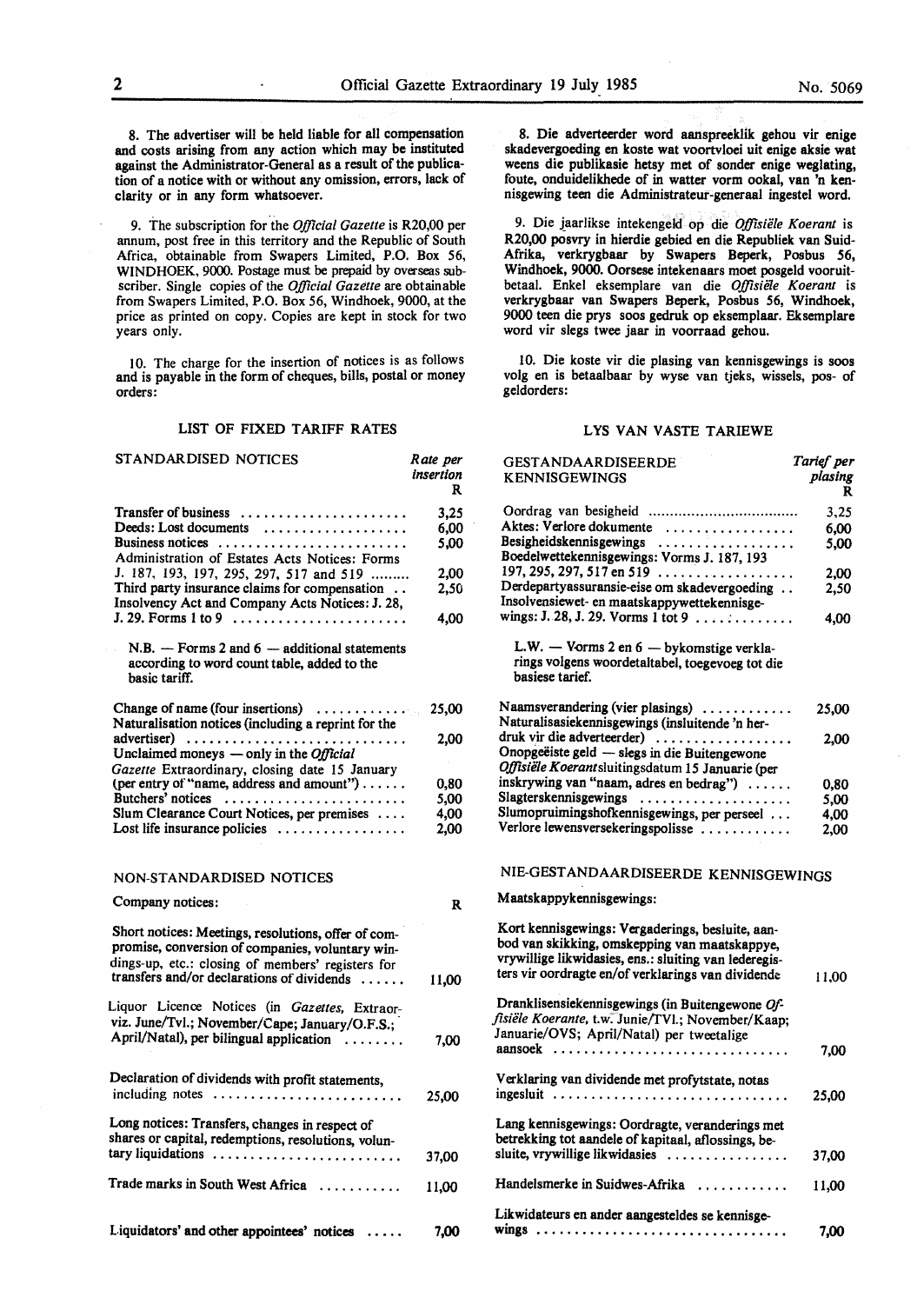SALES IN EXECUTION AND OTHER PUBLIC SALES:

| Public auctions, sales and tenders:                              |  |  |  |  |  |  |  |  |  |  |  |  |  |  |       |
|------------------------------------------------------------------|--|--|--|--|--|--|--|--|--|--|--|--|--|--|-------|
| Up to 75 words $\dots \dots \dots \dots \dots \dots \dots \dots$ |  |  |  |  |  |  |  |  |  |  |  |  |  |  | -6.00 |
| $76$ to 250 words                                                |  |  |  |  |  |  |  |  |  |  |  |  |  |  | 15.00 |
| $251$ to 350 words                                               |  |  |  |  |  |  |  |  |  |  |  |  |  |  | 23.00 |

ORDERS OF THE COURT:

Provisional and final liquidations or seque-

|                                                           | 14.00 |
|-----------------------------------------------------------|-------|
| Reduction or change in capital mergers, offer of          |       |
| compromise                                                | 37.00 |
| Judicial managements, curator bonis and similar           |       |
| and extensive rule nisi                                   | 37.00 |
| Extension of return date $\dots\dots\dots\dots\dots\dots$ | 4.00  |
| Supersession and discharge of petitions (J. 158).  4,00   |       |

11. The charge for the insertion of advertisements other than the notices mentioned in paragraph 10 is at the rate of 56c per cm double column. (Fractions of a cm must be calculated as a cm).

12. No advertisements shall be inserted unless the charge is prepaid, Cheques, drafts, postal or money orders must be made payable to the Secretary: Civic Affairs and Manpower.

#### **Vorin/Form J 187**

## **LIQUIDATION AND DISTRIBUTION ACCOUNTS IN DECEASED ESTATES LYING FOR INSPECTION**

In terms of section 35(5) of Act 66 of 1965, notice is hereby given that copies of the liquidation and distribution accounts (first and final, *unless otherwise stated)* in the estates specified below will be open for the inspection of all persons interested therein for a period of 21 days (or shorter or longer if *specially stated)* from the date specified or from the date of publication hereof, whichever may be the later, and at the offices of the Master and Magistrates as stated.

Should no objection thereto be lodged with the Master concerned during the specified period, the executors will proceed to make payments in accordance with the accounts.

144/85 KOEPP Gerhard Franz Paul 270415 5018 000 Epikurostraat 4, (Posbus 438), Windhoek Windhoek Die Bestuurder, Santamtrust Bpk., Posbus 4333 Kaapstad.

183/85 DERKS Willem Petrus 310717 5022 003 Plaas Mooidraai, distrik Gobabis Johanna Martina Derks Gobabis Windhoek FM Oehl Trust Posbus 2126, Clareinch 7740.

520/84 KIRSCHNER Peter Michael 470201 *5055* 10 3 Stark Straat 21, Windhoek Eerste en Finale Windhoek Barclays Nasionale Bank Bpk Posbus 1014, Kimberley.

173/84 VOGL Andre 600 730 5043 003 Gobabisweg 129, Windhoek Geen Tweede & Finale Windhoek PF Koep & Co, Posbus 3516, Windhoek, 9000.

GEREGTELIKE EN ANDER OPENBARE VERKOPE:

| Openbare veilings, verkope en tenders:                           |       |
|------------------------------------------------------------------|-------|
| Tot 75 woorde $\ldots \ldots \ldots \ldots \ldots \ldots \ldots$ | 6.00  |
| $76$ tot 250 woorde $\ldots \ldots \ldots \ldots \ldots \ldots$  | 15.00 |
| $251$ tot 350 woorde                                             | 23.00 |

## ORDERS VAN DIE HOF:

| Voorlopige en finale likwidasies                          |       |
|-----------------------------------------------------------|-------|
|                                                           | 14,00 |
| Vermindering of veranderings in kapitaal-                 |       |
| samesmeltings, aanbod van skikking                        | 37.00 |
| Geregtelike besture, kurator bonis en soortgelyke         |       |
| en uitgebreide bevel nisi                                 | 37.00 |
| Verlenging van keerdatum                                  | 4,00  |
| Tersydestellings en afwysings van petisies (J. 158)  4,00 |       |

11. Die koste vir die pissing van advertensies, behalwe die kennisgewings wat in paragraaf 10 genoem word, is teen die tarief van 56c per sm dubbelkolom. (Gedeeltes van 'n sm moet as volle sm bereken word).

12. Geen advertensie word geplaas tensy die koste nie vooruitbetaal is nie. Tjeks, wissels, pos- en geldorders moet aan die Sekretaris,: Burgersake en Mannekrag betaalbaar gemaak word.

## **LIKWIDASIE- EN DISTRIBUSIEREKENING IN BESTORWE BOEDELS WAT TER INSAE LÊ**

lngevolge artikel 35(5) van Wet 66 van 1965, word hierby kennis gegee dat duplikate van die likwidasie- en distribusierekenings (eerste en fmale, *tensy anders vermeld)* in die boedels hieronder vermeld, in die kantore van die Meester en Landdroste soos vermeld en gedurende 'n tydperk van 21 dae (of korter of !anger *indien spesiaal vermeld)* vanaf gemelde datums of vanaf datum van publikasie hiervan, as dit later is, ter insae lê van alle persone wat daarby belang het.

lndien binne genoemde tydperk geen besware daarteen by die betrokke Meester ingedien word nie, gaan die eksekuteurs oor tot die uitbetalings ingevolge gemelde rekenings.

421/84 GERONIMUS Agathe Elizabeth 930605 **0008 00**  4 Susanna Grau Heim Old Age Home, Windhoek First & Second & Final L & D Acc. Windhoek Barclays National Bank Ltd, Cape Town Trustee Branch PO Box 512, Cape Town.

103/83 DIEDERICKS Johan 560524 *5054* 00 3 Oshakati Susanna Margareta Diedericks Supplementêre Oshakati Kaapstad Barclays Nasionale Bank Beperk Posbus 512 Kaapstad 8000.

148/85 NEL Otto Julius 380512 01 *0045* 3 Palmstraat, Suiderhof, Windhoek A Swanepoel P/A Dr Weder Kruger & Hartmann, Sanlamgebou, Billowstraat, Windhoek.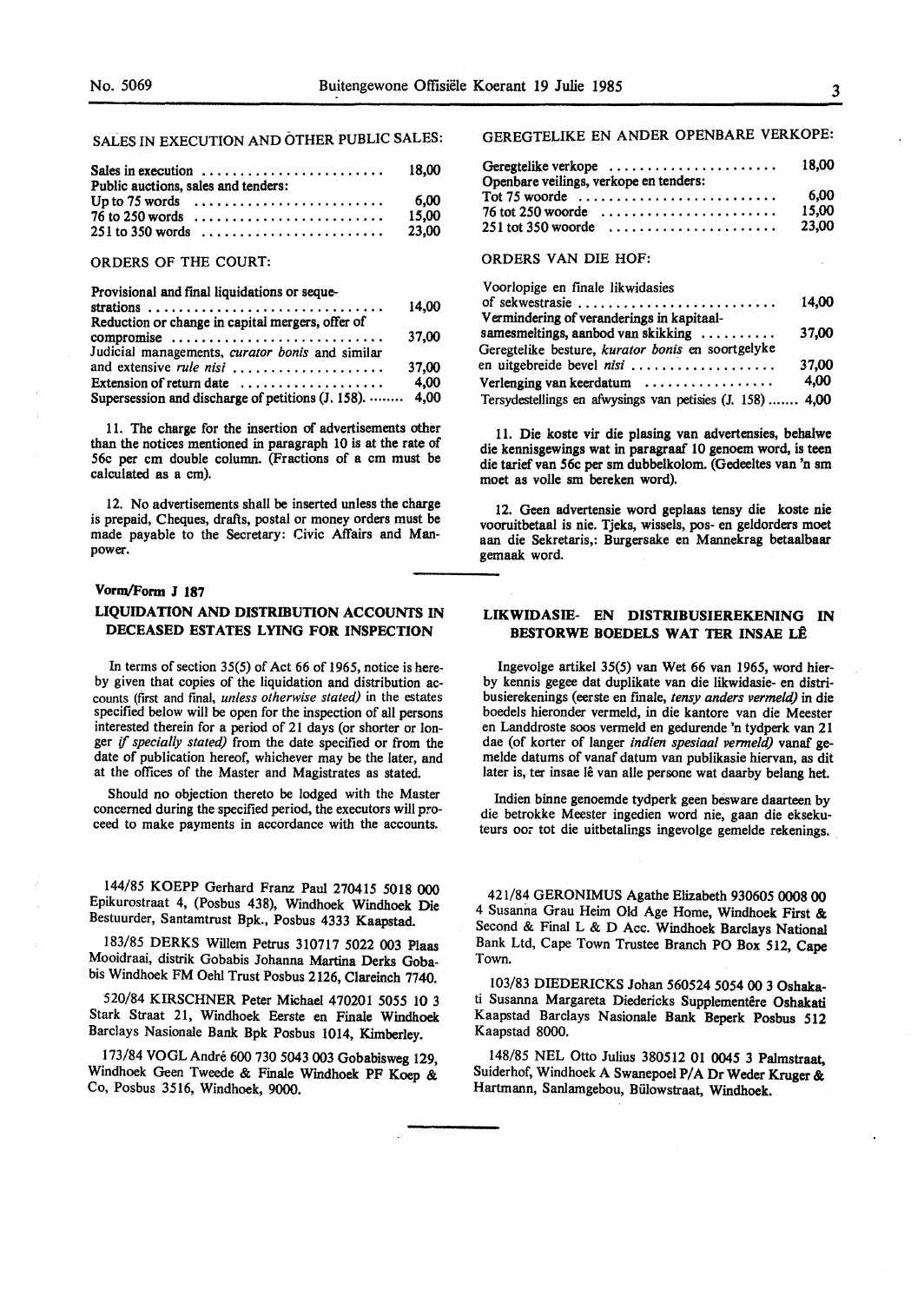## **VornvForm J 193**

#### **NOTICE TO CREDITORS** IN **DECEASED ESTATES**

All persons having claims against the estates mentioned below are hereby called upon to lodge their claims with the executors concerned, within 30 days (or otherwise as indicated) calculated from the date of publication hereof. The information is given in the following order: Estate number, surname and christian names, date of birth, identity number, last address, date of death; surviving spouse's names, surname date of birth and identity number; name and address of executor or authorised agent, period allowed for lodgement of *claims if other than 30 days.* 

240/85 Windhoek ZANDER Katharina Elisabeth 21.3.1909 0903210014002 John Meinertstraat 128, Windhoek 19 Junie 1985 Mevrou Renate ZANDER (Eksekutrise) Posbus 9479, WINDHOEK S.W.A. 30 dae.

211/85 Windhoek BURDEN Hermias Cornelis 1/11/1916 161101 5018 00 9 Plaas Tafelkop Nr 364 Karasburg 17 Mei 1985 Cecilia Magrietha Isabella Burden (gebore Truter) 10 April 1931 310410/0014/007 Barclays Nasionale Bank Bpk Posbus 1014, Kimberley.

## **Vorm/Form l**

## **APPOINTMENT OF TRUSTEES AND LIQUIDATORS AND PROOF OF CLAIMS IN SEQUESTRATED ESTATES OR COMPANIES BEING WOUND UP**

Pursuant to sections 40(3), 56(3) and 77 of the Insolvency Act, 1936, sections 129, 179 and 182 of the Companies Act, 1973, notice is hereby given that the persons mentioned below have been appointed trustees or liquidators, as the case may be and the persons indebted to the estates or companies are required to pay their debts to them forthwith unless otherwise indicated.

Meetings of creditors or contributories of the said estates or companies will be held on the dates and at the times and places mentioned below, for proof of claims against the estates or companies, for the purpose of receiving the trustees' or liquidators' reports as to the affairs and conditions of the estates or companies and for giving the trustees or liquidators directions concerning the sale or recovery of any parts of the estates or assets of the companies or concerning any matter relating to the administration thereof.

The particulars are given in the following order: Number of estate/company; name and description of estate/company; name and address of trustee or liquidator and date, hour and place of meeting and period within which debt must be paid, if this is not to be done forthwith.

W9/85 Insolvent Estate HP van Eck IR McLaren Trustee Investment Trust Co (Pty) Ltd PO Box 21204 Windhoek 7th August 1985 at 10.00 am at the Office of the Master of the Supreme Court Windhoek Investment Trust Co (Pty) Ltd PO Box 21204 Windhoek.

Wl4/85 Silverton Radiator Services (Pty) Ltd in Liquidation D O'Neil Mathews Trust & Mining Co. (Pty) Limited, PO Box 82, Windhoek Wednesday, 7 August 1985 at 10.00 am. at The Office of the Master of the Supreme Court Windhoek Trust and Mining Co (Pty) Ltd PO Box 82 Windhoek 9000.

## **KENNISGEWING AAN KREDITEURE IN BESTOR-WE BOEDELS**

Alie persone wat vorderinge het teen die boedels hieronder vermeld, word hierby versoek om hul vorderinge by die betrokke eksekuteurs en binne 'n tydperk van 30 dae (of andersins soos aangedui) gereken vanaf die datum van publikasie hiervan in te lewer. Die inligting word verstrek in die volgorde: Boedelnommer, familienaam en voorname, geboortedatum, persoonsnommer, laaste datum, familienaam, geboortedatum en persoonsnommer; naam en adres van eksekuteurs of gemagtigde agent, tydperk toegelaat vir lewering van vorderings *indien anders as 30 dae.* 

227/85 Windhoek GANZ Hellmut 26.12.1916 161226 5023 10 2 Ooievaarstraat 207, Windhoek 25.5.1985 Bank Windhoek Beperk Posbus 15 Windhoek.

201/85 Windhoek VERSTER Servaas Willem Johannes 25.12.1931 311225 5014 003 Elandstraat 20 Windhoek 1.5.1985 Bank Windhoek Beperk Posbus 15 Windhoek.

## **AANSTELLING VAN KURATORS EN LIKWI-DATEURS EN BEWYS VAN VORDERINGS IN GESEKWESTREERDE BOEDELS OF MAAT-SKAPPYE IN LIKWIDAISE**

lngevolge artikels 40(3), 56(3) en 77 van die Insolvensiewet, 1936, artikels 129, 179 en 182 van die Maatskappywet, 1926 en artikels 339, 366, 375(5) (b) en 402 van die Maatskappywet, 1973, word hierby kennis gegee dat die persone hieronder vermeld as kurators of likwidateurs aangestel is, na gelang van die geval, en dat persone wat enigiets aan die boedels of maatskappye verskuldig is die skulde, tensy anders vermeld, onmiddellik by genoemde kurators of Iikwidateurs moet betaal. Byeenkomste van skuldeisers of kontribuante van genoemde boedels of maatskappye sal gehou word op die datums, ure en plekke hieronder vermeld vir die bewys van vorderings teen die boedels of maatskappye, vir die ontvangs van die verslae van die kurators of likwidateurs oor die sake en toestand van die boedels of maatskappye en om opdragte aan die kurators of likwidateurs uit te reik betreffende die verkoop of opvotdering van gedeeltes van die boedels of bates van die maatskappye of betreffende aangeleenthede rakende die beheer daarvan.

Die besonderhede word verstrek in die volgorde: Nommer van boedel/maatskappy; naam en adres van kurator of likwidateur, en datum, uur en plek van byeenkoms en tydperk waarin skuld betaal moet word, indien dit nie onmiddellik moet geskied nie.

W6/85 Insolvent Estate Victor Neville Everette Short IR McLaren Trustee Investment Trust Co (Pty) Ltd PO Box 21204 Windhoek Wednesday 31st July 1985 at 10.00 am before The Master of the Supreme Court Windhoek Investment Trust Co (Pty) Ltd PO Box 21204 Windhoek 9000.

Wl/85 Insolvent Estate Hendrik Jacobus Visser IR McLaren Trustee Investment Trust Co {Pty) Ltd PO Box 21204 Windhoek Wednesday 31st July 1985 at 10.00 am at the office of the Master of the Supreme Court Windhoek Investment Trust Co (Pty) Ltd PO Box 21204 Windhoek 9000.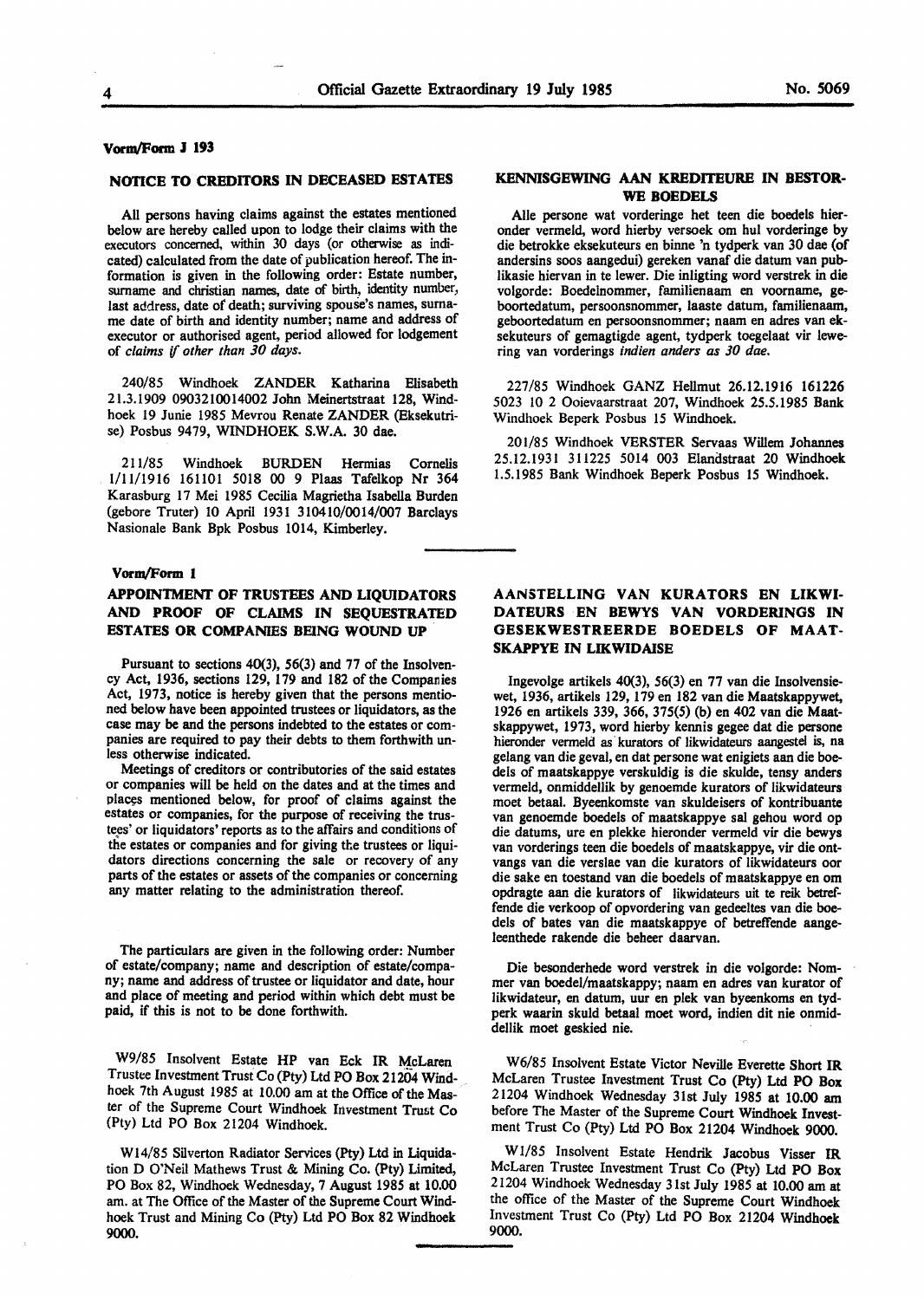#### **Vonn/Form J 29**

## **FIRST MEETINGS OF CREDITORS, CONTRIBU-TORIES, MEMBERS OR DEBENTURE-HOLDERS OF SEQUESTRATED ESTATES, COMPANIES BEING WOUND UP OR PLACED UNDER PROVISIONAL JUDICIAL MANAGEMENT**

The estates and companies mentioned below having been placed under sequestration, being wound up or having been placed under provisional judicial management by order of the Supreme Court of South Africa, Masters of the Supreme Court hereby given notice, pursuant to section 17(4) and 40(1) of the Insolvency Act, 1936, section 119(3), 125 (1) and *l96bis* (4) of the Companies Act, 1926, and sec-tions 356(1), 364(1) and 429 of the Companies Act, 1973, that first meeting of creditors, contributories, members or debenture-holders of the said estates or companies will be held on the dates and at the times and places mentioned below, for proof of claims against the estates or companies, the election of trustees, liquidators or judicial managers or managers or provisional judicial managers or for the purposes referred to in section 364 or 431 of Act 61 of 1973, as the case may be.

Meetings in a place in which there is a Master's office, will be held before the Master; elsewhere they will be held before the Magistrate.

## **EERSTE BYEENKOMSTE VAN SKULDEISERS, KONTRIBUANTE, LEDE OF SKULDBRIEFHOUERS VAN GESEKWESTREERDE BOEDELS, MAATSKAP-PYE** IN **LIKWIDASIB OF ONDER VOORLOPIGE GEREGTELIKE BESTUUR**

Nademaal die boedels of maatskappye hieronder vermeld op las van die Hooggeregshof van Suidwes-Afrika gesekwestreer, gelikwideer of onder voorlopige geregtelike bestuur geplaas is, word hierby deur die Meesters van die Hooggeregshof ingevolge artikels 17(4) en 40(1) van die Insolvensiewet, 1936, artikels 119(3), 125(1) en 196bis(4) van die Maatskappywet, 1936, 1926, en artikels 356(1), 364(1) en 429 van die Maatskappywet, 1973, kennis gegee dat 'n eerste byeenkoms van skuldeisers, kontribuante, lede of skuldbriefhouers van genoemde boedels of maatskappye op die datums, ure en plekke hieronder vermeld, vir die bewys van eise teen die boedels of maatskappye, die verkiesing van kurators, likwidateurs of geregtelike bestuurders of bestuurders of voorlopige geregtelike bestuurders, of vir die doeleindes bedoel in artikel 364 of 431 van Wet 61 van 1973, na gelang van die geval, gehou sat word.

In 'n plek waarin 'n kantoor van 'n Meester is, word die byeenkoms voor die Meester en op ander plekke voor die Landdros gehou.

W22/85 Woodpecker Novelty Manufacturing Co. (Pty) Ltd Voorlopige Geregtelike Bestuur bevel 3 Julie 1985 Suidwes-Afrika 31 Julie 1985, 10h00, Meester van die Hooggeregshof P/Sak X13190 Windhoek 9000.

#### **Vonn/Form 4**

## **LIQUIDATION ACCOUNTS AND PLANS OF DISTRIBUTION OR CONTRIBUTION IN SEQUES-TRATED ESTATES OR COMPANIES BEING WOUND UP**

Pursuant to section 108(2) of the Insolvency Act, 1936, section 136(2) of the Companies Act, 1926, and section 406(3) of the Companies Act, 1973, notice is hereby **given**  that the liquidation account and plans of distribution or contribution in the estates or the companies mentioned below will lie open for inspection by creditors or contributories at the offices of the Master and the Magistrates stated therein, for a period of 14 days, or for such a period as stated therein, from the dates mentioned below or from the date of publication hereof, which-ever may be the later date.

W5/85 Insolvent Estate Terence Ian Cooper Dividends being paid first Liquidation & Distribution Account At the Office of the Master of the Supreme Court for a period of 14 days from the 19th July 1985. Investment Trust Co (Pty) Ltd PO Box 21204 Windhoek 9000.

## **LIKWIDASIE REKENINGE EN PLANNE VAN DISTRIBUSIE OF KONTRIBUSIE REKENING IN GESEKWESTREERDE BOEDELS OF MAATSKAP· PYE** IN **LIKWIDASIE**

lngevolge artikel 108(2) van die Insolvensiewet, 1936, artikel 136(2) van die Maatskappywet, 1926, en artikel 406(3) van die Maatskappywet, 1973, word hierby kennis gegee dat die likwidasie- distribusie- of kontribusierekenings in die boedels of die maatskappye, na gelang van die geval, hieronder vermeld ter insae van skuldeisers of kontribuante sat le op die kantore van die Meester en Landdroste daarin genoem, gedurende 'n tydperk van 14 dae, of die tydperk wat daarin vermeld is, vanaf die datum hieronder vermeld of vanaf die datum van publikasie hiervan, watter datum ook al die laaste is.

W26/84 Insolvent Estate JJ Pretorius T/A L & N Contractors 8th July 1985 First Liquidation & Distribution Account wherein no dividends paid to concurrent creditors IR McLaren Trustee Investment Trust Co (Pty) Ltd PO Box 21204 Windhoek Investment Trust Co (Pty) Ltd **PO Box:**  21204 Windhoek 9000.

W26/84 Insolvent Estate JJ Pretorius *TIA* L & N Contractors 8th July 1985 Second Liquidation & Distribution Account wherein no dividends paid to concurrent creditors IR McLaren Trustee Investment Trust Co (Pty) Ltd PO Box 21204 Windhoek Investment Trust Co (Pty) Ltd PO Box 21204 Windhoek 9000.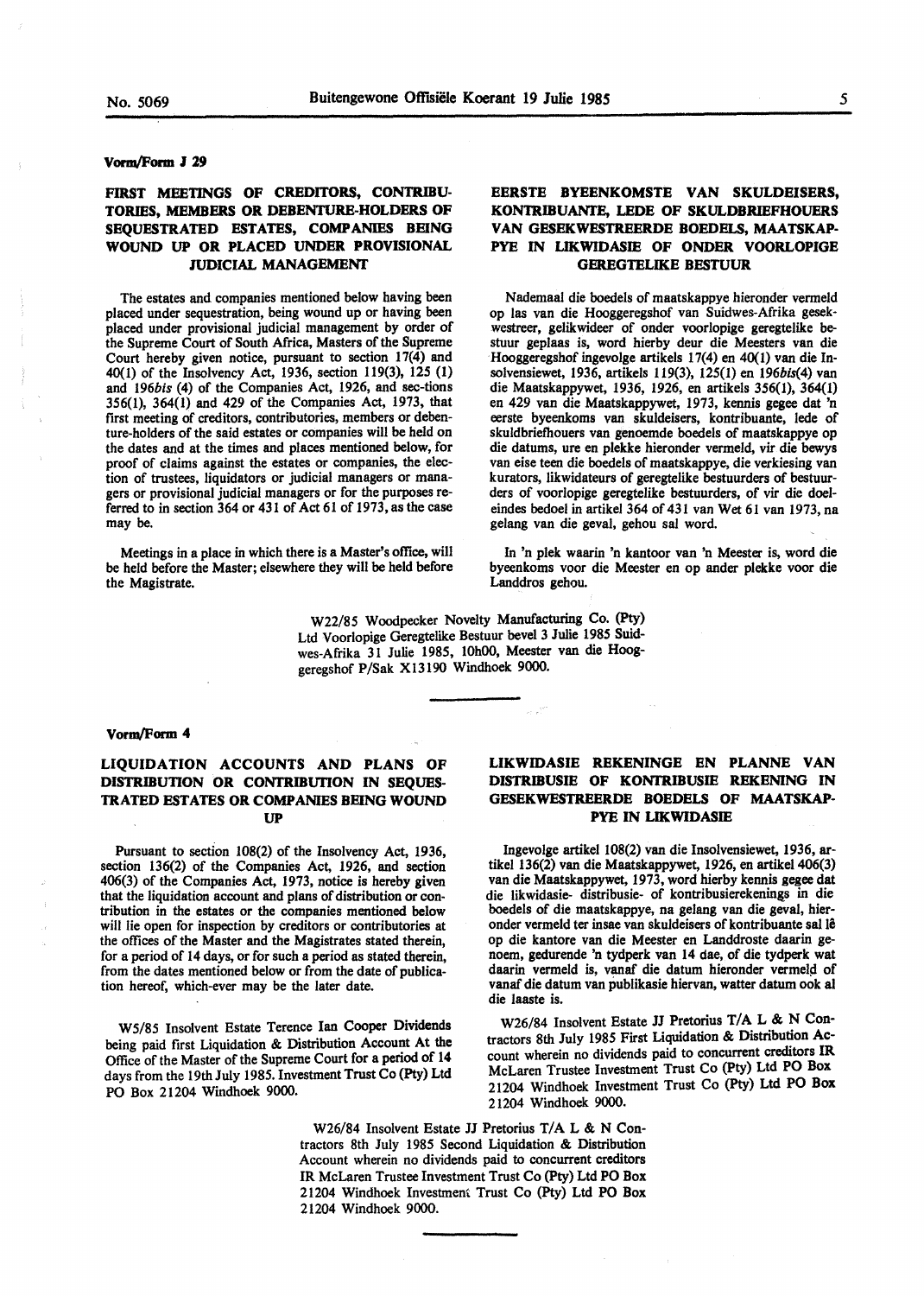## **Vorm/Form 517**

# **NOTICE TO CREDITORS IN DECEASED ESTATES**

All persons having claims against the estates specified in the schedule, are called upon to lodge their claims with the executors concerned within a period of 30 days (or otherwise as indicated) from the date of publication hereof.

## **KENNISGEWING AAN KREDITEURE IN BESTOR-WE BOEDELS**

Alie persone wat vorderinge het teen die boedels in die bylae vermeld, word versoek om sodanige vorderings binne 'n tydperk van 30 dae (of andersins soos aangedui) vanaf die datum van publikasie hiervan by die betrokke eksekuteurs in te lewer.

ERASMUS Anna Louisa 3 Maart 1903 030303 01 0012 6 Otjiwarongo 24 Junie 1985 30 Windhoek SWA Standard Bank SWA Bpk (Geregistreerde Handelsbank) Trustee Tak Posbus 2164, Windhoek 9000

#### **Vorm/Form 519**

## **LIQUIDATION AND DISTRIBUTION ACCOUNT IN DECEASED ESTATE LYING FOR INSPECTION**

In terms of section 35(5) of Act 66 of 1965 notice is hereby given that the liquidation and distribution account in the Estate specified in the Schedule will be open for inspection of all persons interested therein for a period of 21 days from the date of publication hereof (or otherwise as indicated) at the offices of the Master of the Supreme Court and Magistrate, as stated.

Should no objection thereto be lodged with the Master during the specified period, the Executor will proceed to make payment in accordance therewith.

## **LIKWIDASIE EN DISTRIBUSIEREKENING IN BE-STORWE BOEDEL WAT TER INSAE LÊ**

Ingevolge artikel 35(5) van Wet 66 van 1964 word hierby kennis gegee dat die likwidasie- en distribusierekening in die Boedel in die Bylae vermeld in die kantore van die Meester van die Hooggeregshof en Landdros soos vermeld vir 'n tydperk van 21 dae vanaf die datum van publikasie hiervan (of andersins soos aangedui) ter insae sal lê vir alle persone wat daarby belang het.

Indien geen besware daarteen by die Meester binne die gemelde tydperk ingedien word nie, sal die eksekuteur tot uitbetaling daarvolgens oorgaan.

83/85 MENG Maria 9910200007103 Grootfontein Second and Final 21 days Windhoek Grootfontein Agent of executrix Standard Bank SWA Bpk (Geregistreerde Handelsbank) Trustee Tak Posbus 2164, Win-hoek 9000.

## **KENNISGEWING VAN OORDRAG VAN BESIGHEID**

Kennis geskied hiermee dat 14 dae na publikasie hiervan aansoek gedoen sal word aan die Landdros Bethanien vir die oordra van die Spuit- en Mineralewater- en Tabak (kleinmaat) Iisensies tans gehou deur STEPHANUS PETRUS ERWEE wie handel drywe onder die naam QUELLEN DRANKWINKEL ten opsigte van die perseel gelee te Erf Nr 9 Keetmanshoopstraat Bethanien aan en ten gunste van JACOBUS WILLEM KNOUWDS wie voortaan besigheid sal dryf vir sy eie rekening onder dieselfde naam en op dieselfde perseel hierbo genoem.

GETEKEN te KEETMANSHOOP hierdie lste dag van JULIE 1985.

> LENTIN BOTMA & VAN DEN HEEVER Prokureurs vir die partye Posbus 38 Keetmanshoop

## KENNISGEWING VAN OORDRAG VAN BESIGHEID

GELIEWE KENNIS TE NEEM DAT na 14 dae vanaf datum hiervan aansoek gedoen word by die Handelslisensie Hof vir die Distrik van Windhoek vir die oordrag van die volgende Handelslisensie, naamlik:

Algemene Handelaar - Motor Garage en Mineraalwater, tans gehou deur Mnr. H.U.V.H. Pleiss, Erf no 983, Wmdhoek, wie handel dryf as Pleiss Garage, aan Mnr. H.D.V.F. Pleiss, wie voortaan onder dieselfde naam en styl vir sy eie rekening op dieselfde perseel besigheid sal dryf.

> MULLER & BRAND SOKOLIC-GEBOU POSBUS 2073 WINDHOEK 9000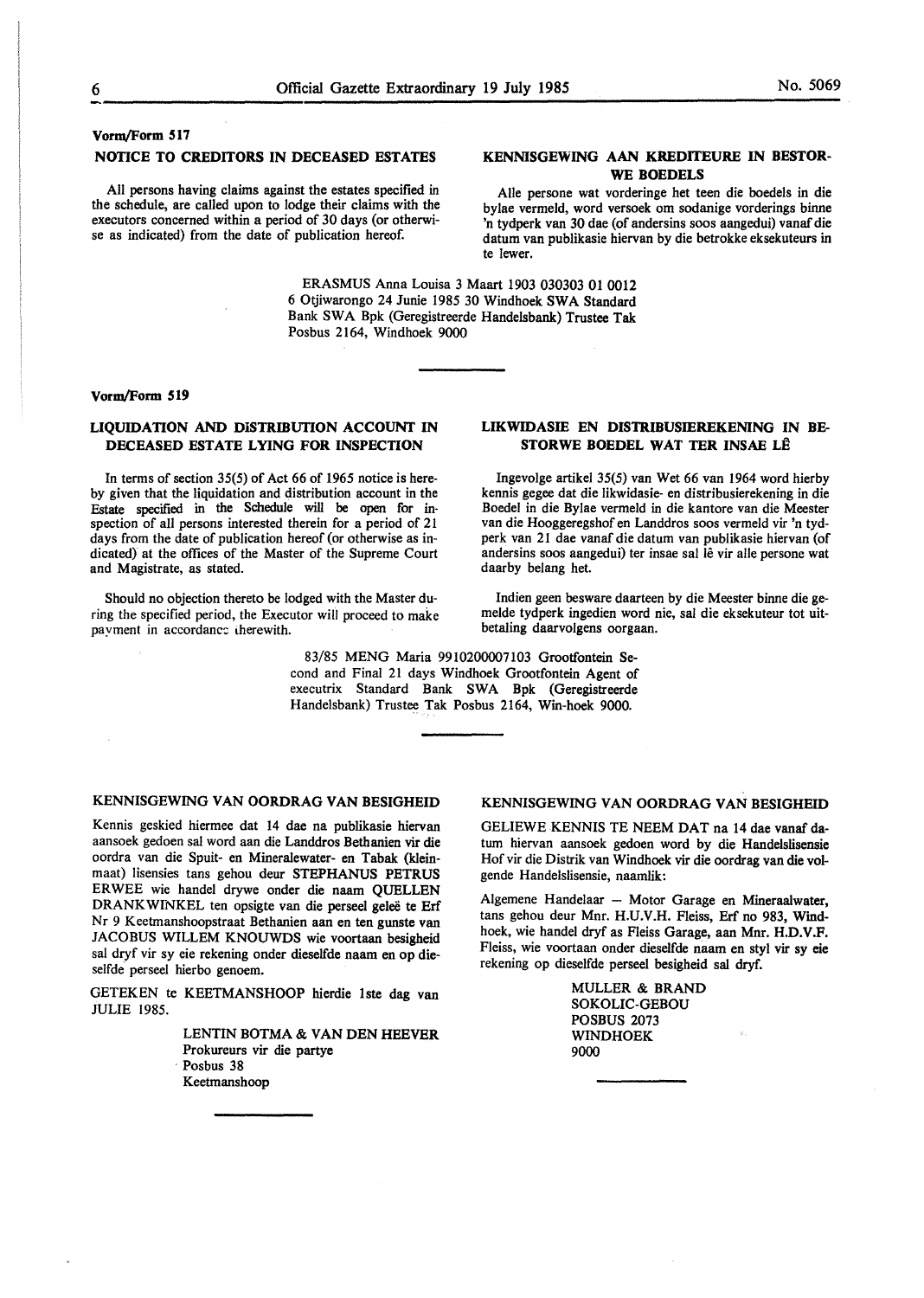NOTICE OF SALE

IN THE MAGISTRATE'S COURT FOR THE DIS-TRICT OF WINDHOEK

HELD AT WINDHOEK CASE NO 6973/84

In the matter between

SWA BUILDING SOCIETY - PLAINTIFF

and

RALPH HAM  $-$  DEFENDANT

## SALE IN EXECUTION

In the above matter a sale will be held on WEDNESDAY the 7th AUGUST 1985 at the entrance of the house situate on ERF 801, OLYMPIA TOWNSHIP at 11h00 in the forenoon of the following property:

CERTAIN Erf No 801 (a portion of erf 281) Olympia Township;

SITUATE In the Municipality of Windhoek;

MEASURING 1165 (one one six five) square metres;

#### CONDITIONS OF SALE

- I. The sale is subject to the terms and conditions of the Magistrate's Court Act No 32 of 1944, the property being sold "voetstoots" and as it stands and subject to the conditions of the existing Title Deed.
- 2. One-tenth of the purchase price shall be paid immediately after the property is declared to be sold and the balance of the purchase price together with interest thereon at the rate of 16,5% per annum calculated monthly in advance to be paid against registration of transfer, which shall be given and taken forthwith after the sale.
- 3. The following improvements are on the property (although nothing in this respect is guaranteed): A properly fenced single storey brickwall dwelling with celotex ceiling and zinc roof with fully carpeted floor consisting of three bedrooms with built-in cupboards, lounge, dining-room, kitchen, bathroom with toilet as well as garage and carport. Main building connected to Municipal electricity and water supply.
- 4. The complete Conditions of Sale will be read out at the time of the sale and may be inspected prior thereto at the offices of the Messenger of the Court, WINDHOEK, and at the offices of the SWA Building Society.

HOWARD & WASSERFALL PLAINTIFF'S ATTORNEYS 2ND FLOOR CRAIGMYLE BUILDING KAISER STREET PO BOX 338 WINDHOEK

IN DIE LANDDROSHOF VIR DIE DISTRIK VAN OMARURU

GEHOU TE OMARURU SAAK NR.: 53/84

IN DIE SAAK TUSSEN:

SUIDWES-AFRIKAANSE BOUVERENIGING - EISER

en

WILLEM WILHELM CHRISTOFFEL PIETERSE - VERWEERDER

#### GEREGTELIKE VERKOPING

KENNIS word hiermee gegee dat die ondervermelde verbeterde onroerende eiendom in eksekusie verkoop sal word deur die Geregsbode, USAKOS op SA TERDAG 27 JULIE 1985 om 11h00 by ondergenoemde perseel te OMARURU,

SEKERE Erf Nr. 115, OMARURU DORP;

- GELEË In die Munisipaliteit van Omaruru, Registrasie Afdeling "C" - Suidwes-Afrika
- GROOT 8393 (Agtduisend driehonderd drie en negentig) Vierkantmeters;

GEHOU Kragtens Akte van Transport Nr. 436/1972;

# VERKOOPVOORWAARDES:

- l. Geen reserweprys nie.
- 2. Kontant aan die hoogste bieder.
- 3. Koper dra agterstallige grondbelasting en ander Munisipale fooie, moontlike hereregte, oordragskoste.
- 4. Okkupasie geskied op datum van verkoop.
- 5. Onderworpe aan huidige titelvoorwaardes, servitute en stadsplanregulasies.
- 6. Voetstoots.
- 7. Koper betaal rente op enige moontlike balans van die koopsom vanaf datum van verkoop tot oordrag.

ALDUS GEDAAN EN GETEKEN TE **SWAKOPMUND**  OP HIERDIE 8ste DAG VAN JULIE 1985.

> SWANEPOEL & **KINGHORN**  Prokureurs vir Eiser Kaiser Wilhelmstraat Standard Bank Gebou Posbus 1455 SWAKOPMUND 9000

## KENNISGEWING VAN VOORGEOME **VANS-VERANDERING**

Ek, Max Oboseb wat woonagtig is te Khomasdal, Windhoek en besigheid dryf as Messelaar is voornemens om by die Staatspresident aansoek te doen om magtiging kragtens artikel 9 van die Wet op Vreemdelinge 1937, om die van Van Wyk aan te neem om die volgende redes Sedert ek gedurende 1960 begin werk het is ek bekend as Van Wyk. My vader met wie my moeder nie getroud was nie se van is ook inderdaad Van Wyk. Ek het voorheen die naam gedra van **Max**  Oboseb. Enigeen wat daarteen beswaar het dat ek bovermelde van Van Wyk aanneem, moet sy beswaar, met vermelding van redes daarvoor, so gou moontlik skriftelik by die Landdros van WINDHOEK indien.

> (GETEKEN) **MAX VAN WYK**